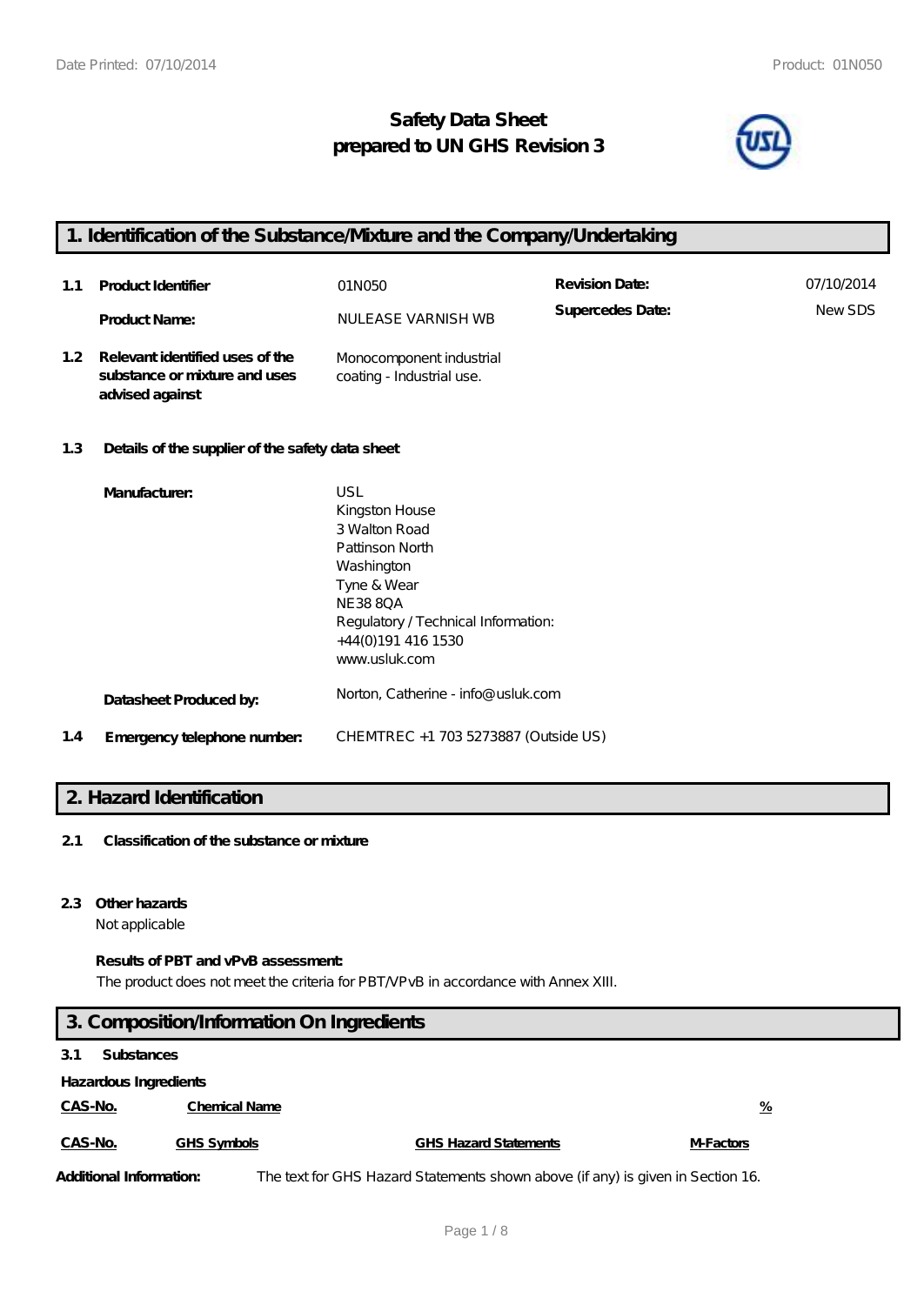# **4. First-aid Measures**

# **4.1 Description of First Aid Measures**

#### **AFTER INHALATION:** Move to fresh air.

**AFTER SKIN CONTACT:** Use a mild soap if available. Wash off immediately with soap and plenty of water. **AFTER EYE CONTACT:** Rinse thoroughly with plenty of water, also under the eyelids. Remove contact lenses. AFTER INGESTION: Gently wipe or rinse the inside of the mouth with water. Do NOT induce vomiting. Never give anything by mouth to an unconscious person.

#### **4.2 Most important symptoms and effects, both acute and delayed**

No Information

#### **4.3 Indication of any immediate medical attention and special treatment needed**

No information available on clinical testing and medical monitoring. Specific toxicological information on substances, if available, can be found in section 11.

# **5. Fire-fighting Measures**

#### **5.1 Extinguishing Media:**

Alcohol Foam, Carbon Dioxide, Dry Chemical, Water Fog

**FOR SAFETY REASONS NOT TO BE USED:** Alcohol, Alcohol based solutions, any other media not listed above.

# **5.2 Special hazards arising from the substance or mixture**

No Information

#### **5.3 Advice for firefighters**

In the event of fire, wear self-contained breathing apparatus. High volume water jet. Use water spray, alcohol-resistant foam, dry chemical or carbon dioxide. None.

# **6. Accidental Release Measures**

#### **6.1 Personal precautions, protective equipment and emergency procedures**

Ensure adequate ventilation. Use personal protective equipment.

### **6.2 Environmental precautions**

Do not allow material to contaminate ground water system. Prevent product from entering drains.

### **6.3 Methods and material for containment and cleaning up**

Contain spillage, soak up with non-combustible absorbent material, (e.g. sand, earth, diatomaceous earth, vermiculite) and transfer to a container for disposal according to local / national regulations (see section 13).

#### **6.4 Reference to other sections**

Please refer to disposal requirements or country specific disposal requirements for this material. See Section 13 for further information.

# **7. Handling and Storage**

# **7.1 Precautions for safe handling**

**INSTRUCTIONS FOR SAFE HANDLING:** Use only in area provided with appropriate exhaust ventilation. Wear personal protective equipment.

**PROTECTION AND HYGIENE MEASURES:** Wash hands before breaks and at the end of workday. When using, do not eat, drink or smoke.

#### **7.2 Conditions for safe storage, including any incompatibilities**

#### **CONDITIONS TO AVOID:** No Information

**STORAGE CONDITIONS:** Do not freeze. Keep containers tightly closed in a dry, cool and well-ventilated place.

#### **7.3 Specific end use(s)**

No specific advice for end use available.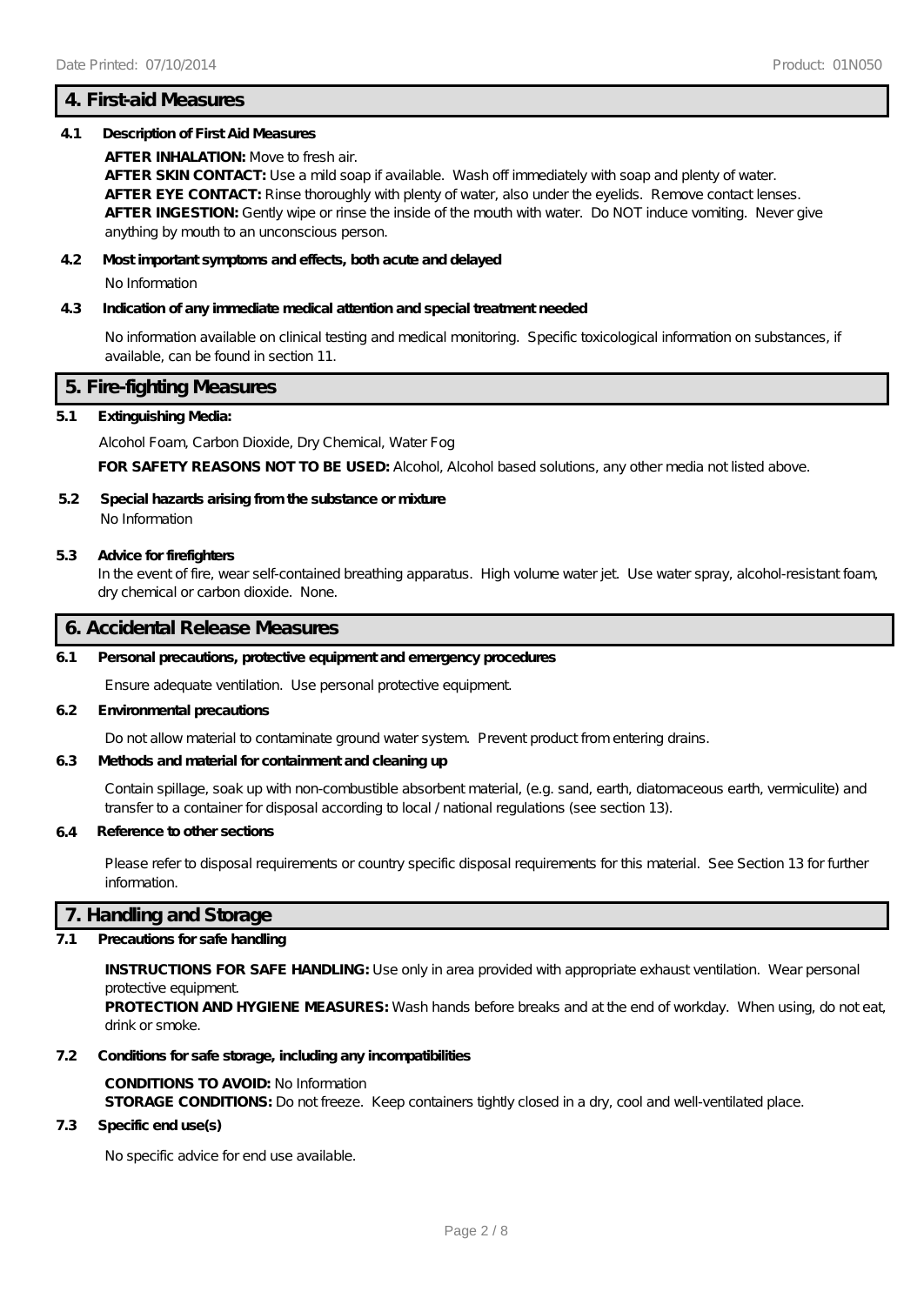# **8. Exposure Controls/Personal Protection**

### **8.1 Control parameters**

**Ingredients with Occupational Exposure Limits (UK WELS)**

**Name % LTEL ppm STEL ppm STEL mg/m3 LTEL mg/m3 OEL Note**

No hazardous items exist

**FURTHER INFORMATION:** Refer to the regulatory exposure limits for the workforce enforced in each country.

#### **8.2 Exposure controls**

**Personal Protection**

**RESPIRATORY PROTECTION:** In case of insufficient ventilation wear suitable respiratory equipment.

**EYE PROTECTION:** Safety glasses

HAND PROTECTION: Protective glovesLong sleeved clothing. Remove and wash contaminated clothing before re-use. **OTHER PROTECTIVE EQUIPMENT:** No Information

# **9. Physical and Chemical Properties**

| 9.1 | Information on basic physical and chemical properties<br>Appearance: | Milky White Liquid      |
|-----|----------------------------------------------------------------------|-------------------------|
|     | <b>Physical State</b>                                                | Liquid                  |
|     | Odor                                                                 | Mild                    |
|     | Odor threshold                                                       | Not determined          |
|     | pH                                                                   | $7.5 - 8.5$             |
|     | Melting point / freezing point (°C)                                  | Not determined          |
|     | Boiling point/range (°C)                                             | $100 - N.D.$            |
|     | Flash Point, (°C)                                                    | 150                     |
|     | Evaporation rate                                                     | Not determined          |
|     | Flammability (solid, gas)                                            | Not determined          |
|     | Upper/lower flammability or explosive<br>limits                      | $20 - 30$               |
|     | Vapour Pressure, mmHg                                                | Not determined          |
|     | Vapour density                                                       | Not determined          |
|     | Relative density                                                     | Not determined          |
|     | Solubility in / Miscibility with water                               | Fully Miscible In Water |
|     | Partition coefficient n-octanol/water                                | Not determined          |
|     | Auto-ignition temperature (°C)                                       | Not determined          |
|     | Decomposition temperature (°C)                                       | Not determined          |
|     | <b>Viscosity</b>                                                     | Not determined          |
|     | Explosive properties                                                 | Not determined          |
|     | <b>Oxidising properties</b>                                          | Not determined          |
| 9.2 | Other information                                                    |                         |
|     | VOC Content g/l:                                                     | $\circ$                 |
|     | Specific Gravity (g/cm3)                                             | 1.050                   |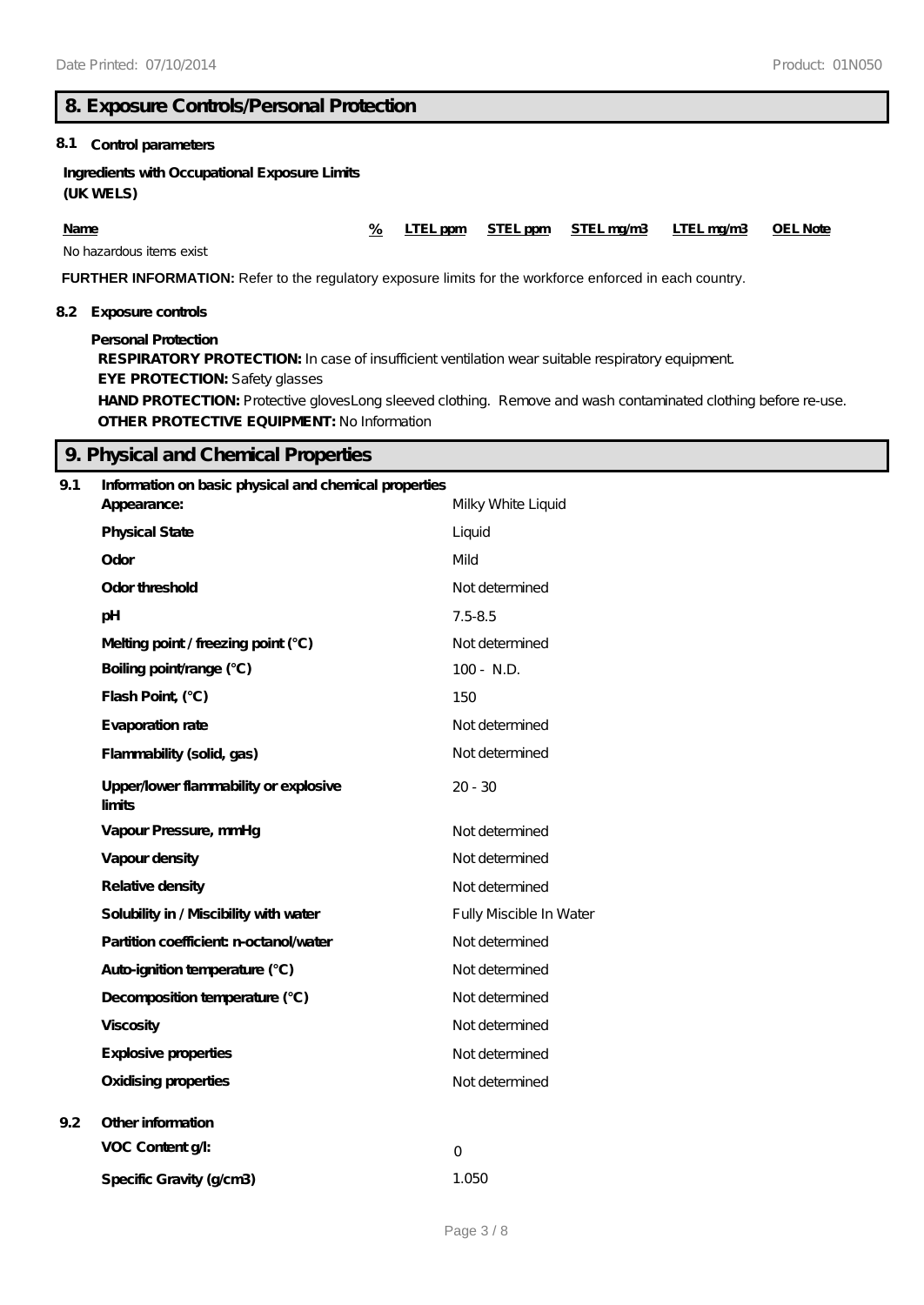# **10. Stability and Reactivity**

#### **10.1 Reactivity**

No reactivity hazards known under normal storage and use conditions.

#### **10.2 Chemical stability**

Stable under normal conditions.

# **10.3 Possibility of hazardous reactions**

Hazardous polymerisation does not occur.

# **10.4 Conditions to avoid**

No Information

#### **10.5 Incompatible materials**

No Information

# **10.6 Hazardous decomposition products**

No Information

# **11. Toxicological Information**

#### **11.1 Information on toxicological effects**

**Acute Toxicity:**

# **Oral LD50:**

**Inhalation LC50:**

| Imitation:                 | No information available. |
|----------------------------|---------------------------|
| Corrosivity:               | No information available. |
| Sensitization:             | No information available. |
| Repeated dose toxicity:    | No information available. |
| Carcinogenicity:           | No information available. |
| Mutagenicity:              | No information available. |
| Toxicity for reproduction: | No information available. |

### **If no information is available above under Acute Toxicity then the acute effects of this product have not been tested. Data on individual components are tabulated below:**

| CAS-No. | <b>Chemical Name</b>                         | Oral LD50 | Dermal LD50 | Vapor LC50 |
|---------|----------------------------------------------|-----------|-------------|------------|
|         | Data at the substance level is not available |           |             |            |

Data at the substance level is not available.

#### **Additional Information:**

No Information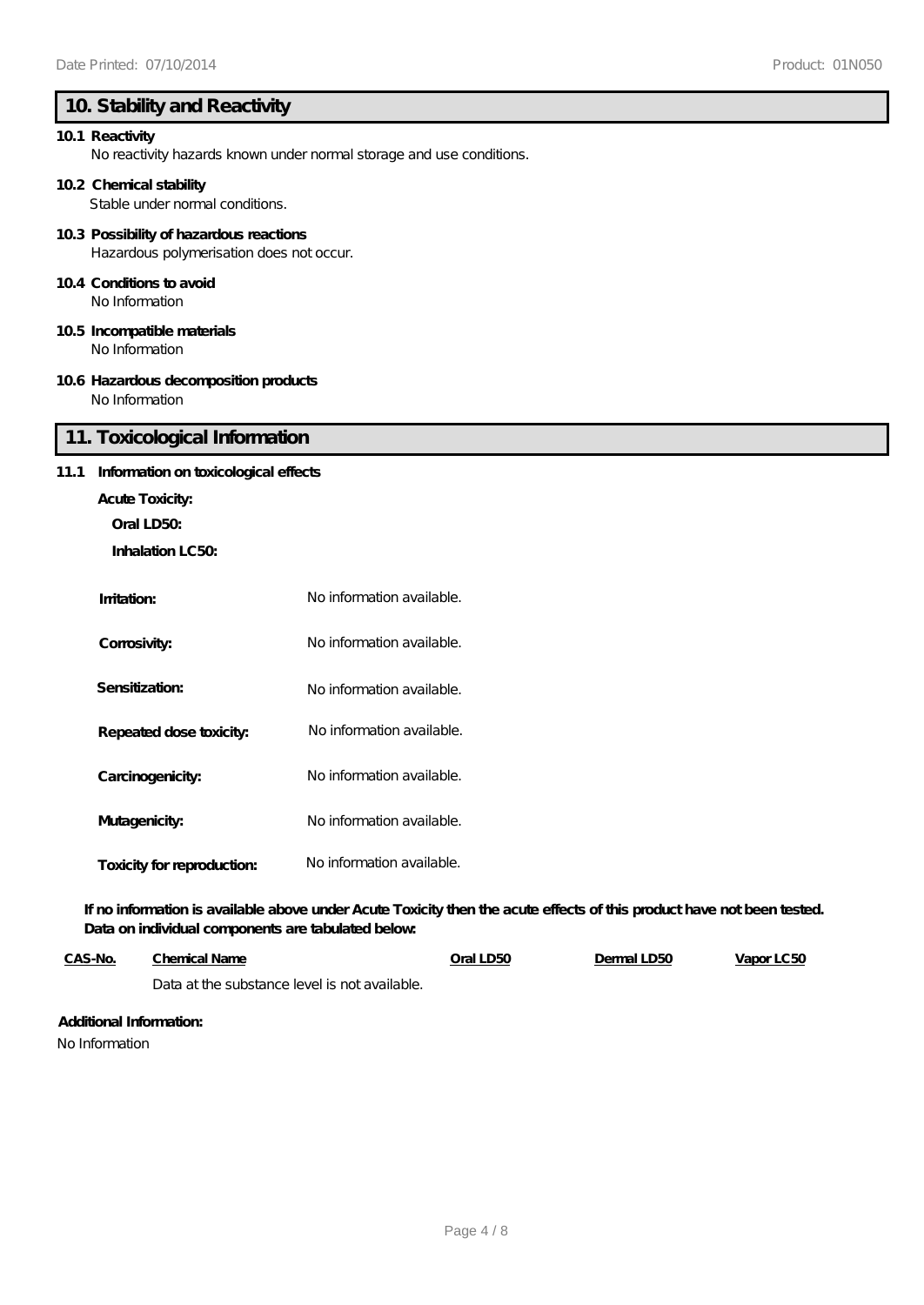# **12. Ecological Information**

| 121 | Toxicity:                                 |                                                                                    |
|-----|-------------------------------------------|------------------------------------------------------------------------------------|
|     | EC5048hr (Daphnia):<br>IC5072hr (Algae):  | No information<br>No information                                                   |
|     | LC50 96hr (fish):                         | No information                                                                     |
|     | 12.2 Persistence and degradability:       | No information                                                                     |
|     | 12.3 Bioaccumulative potential:           | No information                                                                     |
|     | 124 Mobility in soil:                     | No information                                                                     |
|     | 125 Results of PBT and vPvB<br>assessment | The product does not meet the criteria for PBT/VPvB in accordance with Annex XIII. |

# **13. Disposal Considerations**

**13.1 WASTE TREATMENT METHODS:** If recycling is not practicable, dispose of in compliance with local regulations. Empty containers should be taken to an approved waste handling site for recycling or disposal.

#### **14. Transport Information**

- **14.1 UN number**
- **14.2 UN proper shipping name** Not regulated for transport according to ADR/RID, IMDG, and IATA regulations. **Technical name 14.3 Transport hazard class(es) Subsidiary shipping hazard 14.4 Packing group 14.5 Environmental hazards 14.6 Special precautions for user** Not applicable **EmS-No.:**
- **14.7 Transport in bulk according to Annex II** Not applicable **of MARPOL 73/78 and the IBC code**

# **15. Regulatory Information**

**15.1 Safety, health and environmental regulations/legislation for the substance or mixture:**

#### **National Regulations:**

**Denmark Product Registration Number:**

**Danish MAL Code:**

**Sweden Product Registration Number:**

**Norway Product Registration Number:**

**WGK Class:**

# **15.2 Chemical Safety Assessment:**

No Chemical Safety Assessment has been carried out for this substance/mixture by the supplier.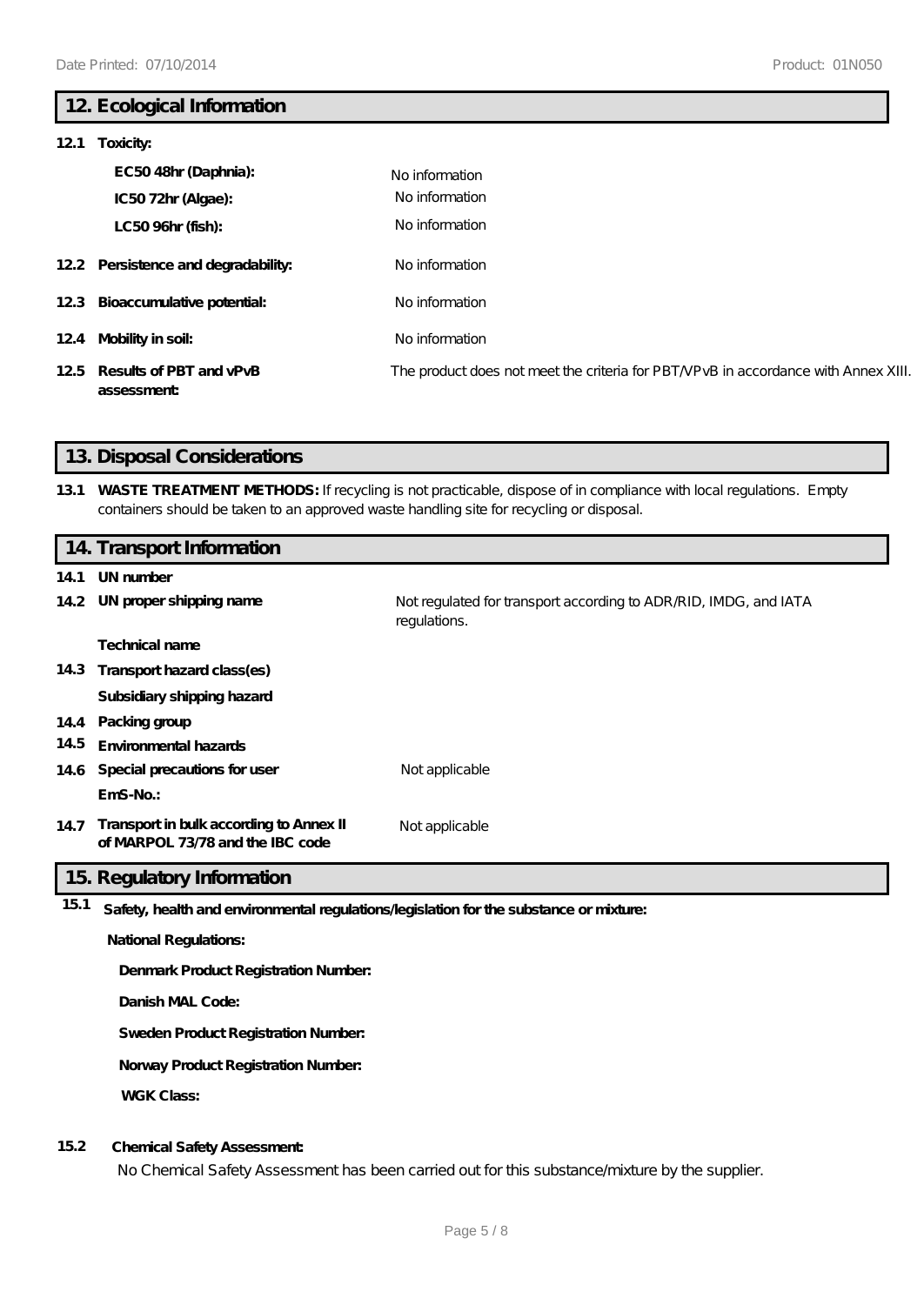#### **16. Other Information**

#### **Reasons for revision**

This is a new Safety Data Sheet (SDS).

List of References:

This Safety Data Sheet was compiled with data and information from the following sources:

The Ariel Regulatory Database provided by the 3E Corporation in Copenhagen, Denmark ESIS (The European Chemical Substances Information System), provided by the European Commission Joint Research Centre in Ispra, Italy Annex VI of the EU Council Directive 67/548/EEC Council Directive 67/548/EEC - Annex I or EU Council Directive 1999/45/EC European Union (EC) Regulation No. 1272/2008 on the classification, labelling and packaging of substances and mixtures (CLP Regulation) EU Council Decision 2000/532/EC and its Annex entitled "List of Wastes"

Acronym & Abbreviation Key:

| <b>CLP</b>    | Classification, Labeling & Packaging Regulation                              |
|---------------|------------------------------------------------------------------------------|
| EC.           | European Commission                                                          |
| EU            | European Union                                                               |
| US            | United States                                                                |
| CAS           | Chemical Abstract Service                                                    |
| <b>EINECS</b> | European Inventory of Existing Chemical Substances                           |
| <b>REACH</b>  | Registration, Evaluation, Authorization of Chemicals Regulation              |
| <b>GHS</b>    | Globally Harmonized System of Classification and Labeling of Chemicals       |
| LTEL          | Long term exposure limit                                                     |
| <b>STEL</b>   | Short term exposure limit                                                    |
| OEL           | Occupational exposure limit                                                  |
| ppm           | Parts per million                                                            |
| mg/m3         | Milligrams per cubic meter                                                   |
| TLV           | Threshold Limit Value                                                        |
| ACGIH         | American Conference of Governmental Industrial Hygienists                    |
| OSHA          | Occupational Safety & Health Administration                                  |
| PEL           | Permissible Exposure Limits                                                  |
| <b>VOC</b>    | Volatile organic compounds                                                   |
| q/1           | Grams per liter                                                              |
| mg/kg         | Milligrams per kilogram                                                      |
| N/A           | Not applicable                                                               |
| LD50          | Lethal dose at 50%                                                           |
| LC50          | Lethal concentration at 50%                                                  |
| EC50          | Half maximal effective concentration                                         |
| IC50          | Half maximal inhibitory concentration                                        |
| PBT           | Persistent bioaccumulative toxic chemical                                    |
| vPvB          | Very persistent and very bioaccumulative                                     |
| EEC           | European Economic Community                                                  |
| ADR           | International Transport of Dangerous Goods by Road                           |
| <b>RID</b>    | International Transport of Dangerous Goods by Rail                           |
| UN.           | United Nations                                                               |
| IMDG          | International Maritime Dangerous Goods Code                                  |
| <b>IATA</b>   | International Air Transport Association                                      |
| MARPOL        | International Convention for the Prevention of Pollution From Ships, 1973 as |
|               | modified by the Protocol of 1978                                             |
| <b>IBC</b>    | International Bulk Container                                                 |

For further information, please contact: Technical Services Department

The information on this sheet corresponds to our present knowledge. It is not a specification and it does not guarantee specific properties. The information is intended to provide general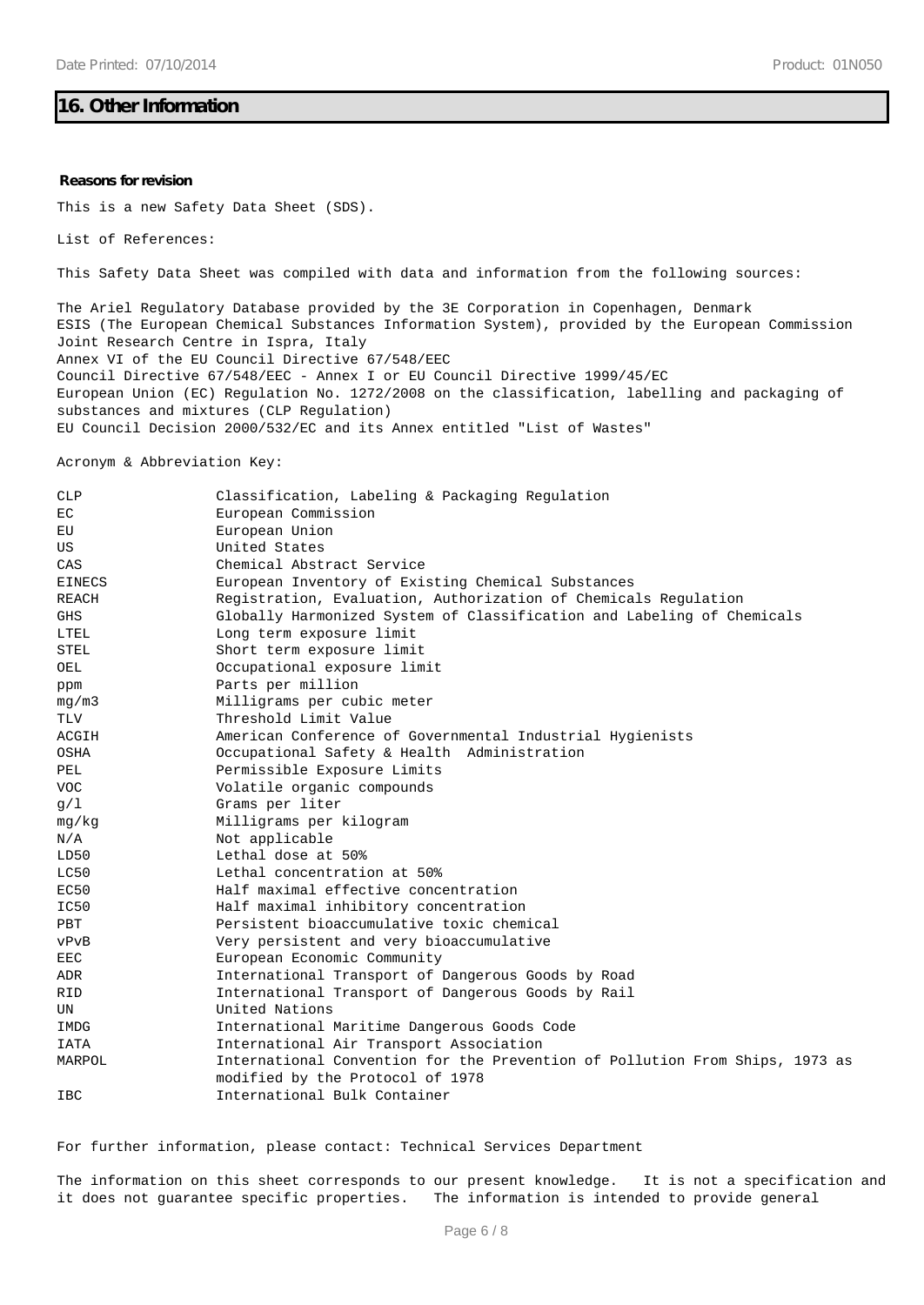guidance as to health and safety based upon our knowledge of the handling, storage, and use of the product. It is not applicable to unusual or non-standard uses of the product or where instructions and recommendations are not followed.

No Information